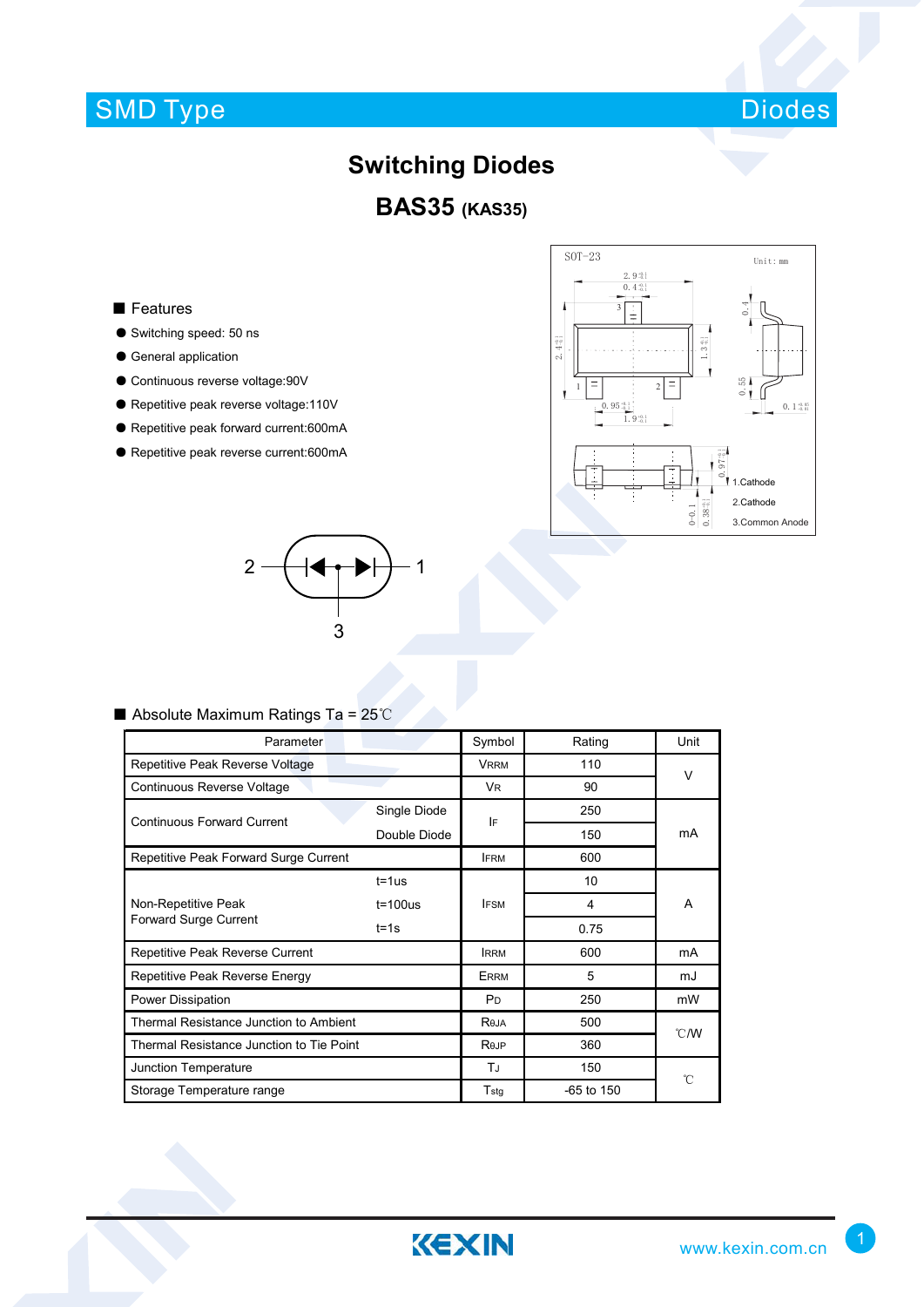

### **Switching Diodes**

### **BAS35 (KAS35)**

■ Electrical Characteristics Ta = 25℃

| Parameter                       | Symbol    | <b>Test Conditions</b>                           | Min | Typ | Max  | Unit   |  |
|---------------------------------|-----------|--------------------------------------------------|-----|-----|------|--------|--|
| Reverse breakdown voltage       | <b>VR</b> | $IR= 1 mA$                                       | 110 |     |      |        |  |
| Forward voltage                 | <b>VF</b> | $IF = 10 mA$                                     |     |     | 0.75 | $\vee$ |  |
|                                 |           | $IF = 50 mA$                                     |     |     | 0.84 |        |  |
|                                 |           | $IF = 100 \text{ mA}$                            |     |     | 0.9  |        |  |
|                                 |           | $IF = 200$ mA                                    |     |     | 1    |        |  |
|                                 |           | $IF = 400$ mA                                    |     |     | 1.25 |        |  |
| Reverse voltage leakage current | lR.       | <b>VR=90 V</b>                                   |     |     | 0.1  | uA     |  |
|                                 |           | $V_{R} = 90 V$ , T <sub>J</sub> = 150°C          |     |     | 100  |        |  |
| Capacitance between terminals   | Cт        | $V_{R} = 0 V$ , f= 1 MHz                         |     |     | 35   | pF     |  |
| Reverse recovery time           | trr       | IF=IR=30mA, $RL=100\Omega$ , IR=3mA<br>See Fig.6 |     |     | 50   | ns     |  |

#### ■ Marking



#### ■ Typical Characterisitics



Device mounted on an FR4 printed-circuit board.

- (1) Single diode loaded.
- (2) Double diode loaded.
- Fig.1 Maximum permissible continuous forward current as a function of ambient temperature.



- (1)  $T_i = 150 °C$ ; typical values.
- (2)  $T_j = 25 \degree C$ ; typical values.
- (3)  $T_i = 25 \degree C$ ; maximum values.
	- Fig.2 Forward current as a function of forward voltage.

2